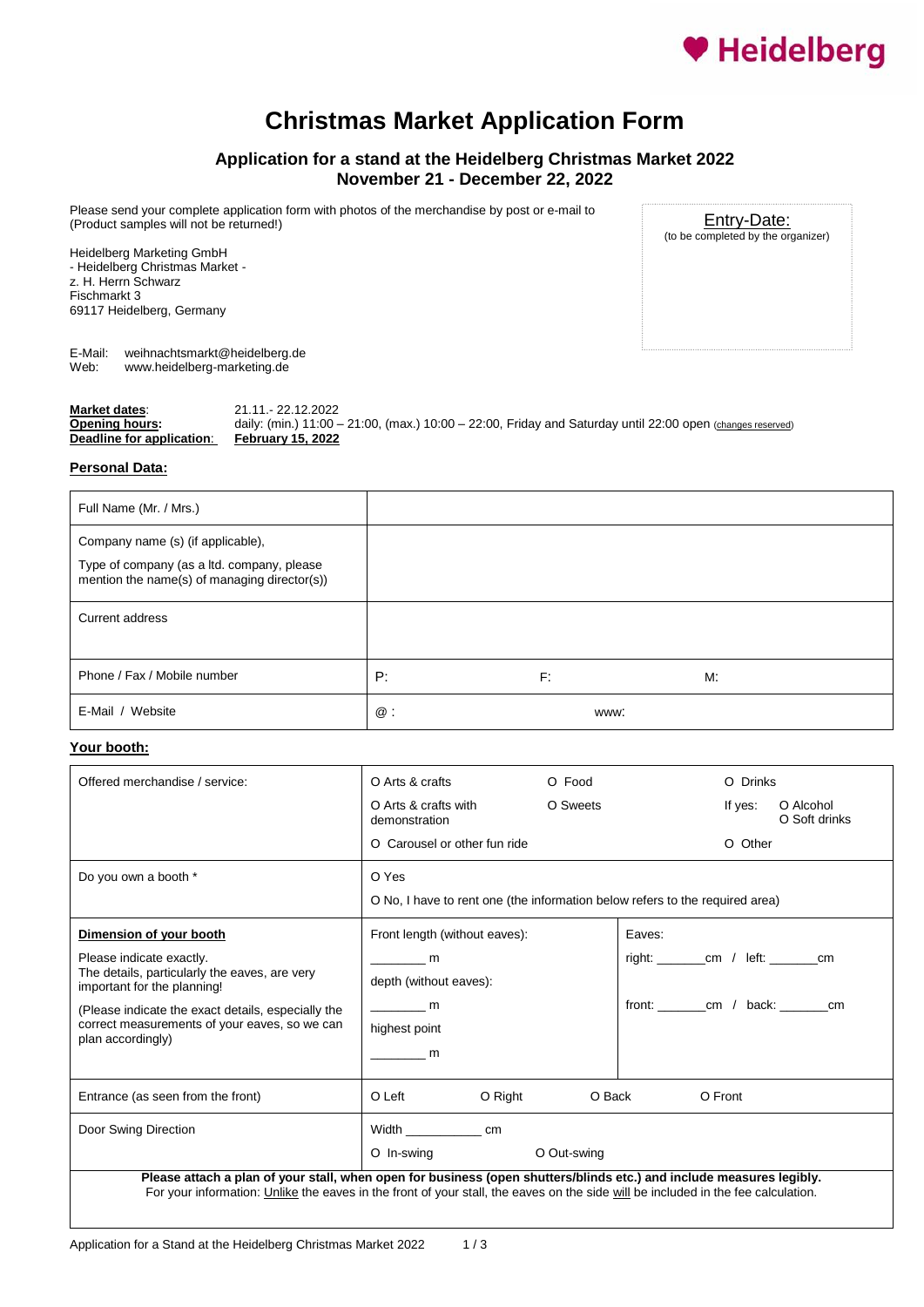# ♥ Heidelberg

| In case of selling food/drinks: Will you need a storage container or refrigerator wagon? **<br>O Yes<br>(if "yes":<br>O No<br>measurements                                                                                                                                                                                                            |                                                                               |       |                |                       |  |
|-------------------------------------------------------------------------------------------------------------------------------------------------------------------------------------------------------------------------------------------------------------------------------------------------------------------------------------------------------|-------------------------------------------------------------------------------|-------|----------------|-----------------------|--|
| *Heidelberg Marketing GmbH or the city council does not own booths for merchants to rent or buy. If you would like to rent/ buy one, we can<br>provide a list of rental companies upon request. We are not responsible for the quality of the booths available there.<br>** Please note that we cannot offer storage space for arts & crafts traders. |                                                                               |       |                |                       |  |
| Do you need water supply?                                                                                                                                                                                                                                                                                                                             | O Yes                                                                         | O No  |                |                       |  |
| Electricity required: _______________<br>$(in$ kW $)$                                                                                                                                                                                                                                                                                                 |                                                                               |       |                |                       |  |
| The booth heating works with:                                                                                                                                                                                                                                                                                                                         | O Electricity                                                                 | O Gas |                | O No heating required |  |
| Is your booth assembled with individual parts (how many elements?)?                                                                                                                                                                                                                                                                                   |                                                                               |       | O Yes elements | O No                  |  |
| Is it prefabricated / delivered by crane / a trailer?                                                                                                                                                                                                                                                                                                 |                                                                               | O Yes |                | O No                  |  |
| (please circle accordingly)                                                                                                                                                                                                                                                                                                                           |                                                                               |       |                |                       |  |
| Your merchandise:                                                                                                                                                                                                                                                                                                                                     |                                                                               |       |                |                       |  |
| Detailed and complete list of merchandise you                                                                                                                                                                                                                                                                                                         |                                                                               |       |                |                       |  |
| intend to sell / services you wish to offer:                                                                                                                                                                                                                                                                                                          |                                                                               |       |                |                       |  |
| Regional and sustainable products are preferred.                                                                                                                                                                                                                                                                                                      |                                                                               |       |                |                       |  |
| (Can be attached in a separate list, if necessary)                                                                                                                                                                                                                                                                                                    |                                                                               |       |                |                       |  |
|                                                                                                                                                                                                                                                                                                                                                       |                                                                               |       |                |                       |  |
| The organizer reserves the right to restrict<br>your products!                                                                                                                                                                                                                                                                                        |                                                                               |       |                |                       |  |
|                                                                                                                                                                                                                                                                                                                                                       |                                                                               |       |                |                       |  |
|                                                                                                                                                                                                                                                                                                                                                       |                                                                               |       |                |                       |  |
|                                                                                                                                                                                                                                                                                                                                                       |                                                                               |       |                |                       |  |
|                                                                                                                                                                                                                                                                                                                                                       |                                                                               |       |                |                       |  |
|                                                                                                                                                                                                                                                                                                                                                       |                                                                               |       |                |                       |  |
|                                                                                                                                                                                                                                                                                                                                                       |                                                                               |       |                |                       |  |
|                                                                                                                                                                                                                                                                                                                                                       |                                                                               |       |                |                       |  |
| How do your products help reducing<br>environmental pollution?                                                                                                                                                                                                                                                                                        |                                                                               |       |                |                       |  |
| Please attach color pictures of your merchandises / stand or samples of your merchandise with this application.                                                                                                                                                                                                                                       |                                                                               |       |                |                       |  |
|                                                                                                                                                                                                                                                                                                                                                       | Please send the pictures to: weihnachtsmarkt@heidelberg.de                    |       |                |                       |  |
| E-Mails should not exceed 3 MB in size incl. attachments. In case you send them separately, please indicate, which application the picture(s)<br>belong to.                                                                                                                                                                                           |                                                                               |       |                |                       |  |
|                                                                                                                                                                                                                                                                                                                                                       | If you send samples or photos by mail, please indicate your name on the back. |       |                |                       |  |
| Please note that we cannot return samples by mail automatically. You can pick up your samples by prior announcement or enclose a<br>self-address envelope of a suitable size.                                                                                                                                                                         |                                                                               |       |                |                       |  |
| The following photos or samples are attached                                                                                                                                                                                                                                                                                                          | photo(s) / catalogue(s)                                                       |       |                |                       |  |
|                                                                                                                                                                                                                                                                                                                                                       |                                                                               |       |                |                       |  |
| Participation in activities / action days                                                                                                                                                                                                                                                                                                             |                                                                               |       |                |                       |  |
| Participation students day (Monday)                                                                                                                                                                                                                                                                                                                   | O Yes                                                                         | O No  |                |                       |  |
| Participation family day (Thursday)                                                                                                                                                                                                                                                                                                                   | O Yes                                                                         | O No  |                |                       |  |
| The Heidelberg Marketing GmbH sells universal coupons for hot drinks to companies and tour groups.<br>Participants in the Heidelberg Christmas Market are automatically obliged to accept these coupons.<br>This obligation is stated in the contract. Further information can be obtained from the Heidelberg Marketing GmbH.                        |                                                                               |       |                |                       |  |